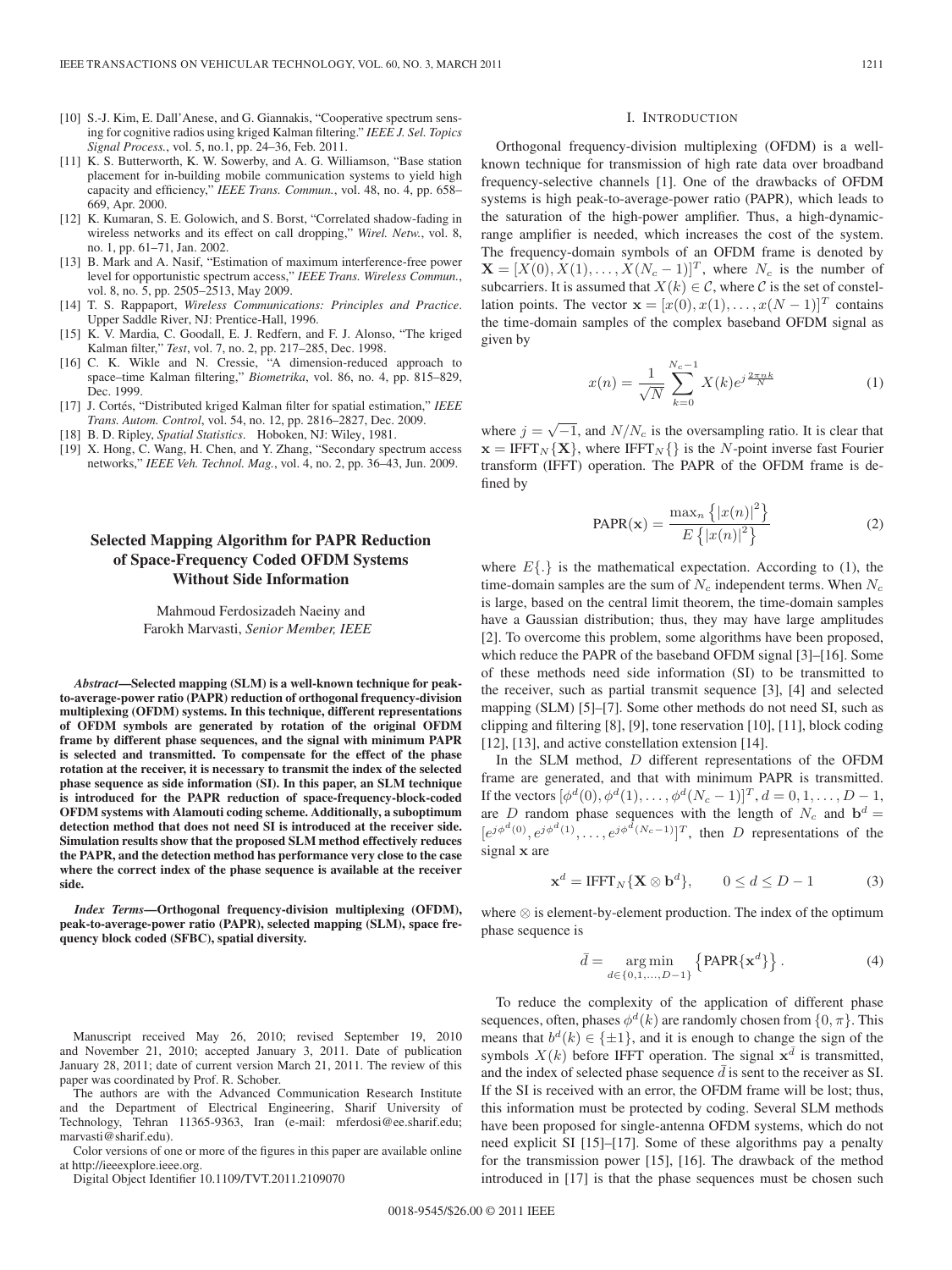that  $b^d(k)X(k) \notin \mathcal{C}$ . This leads to the increase in the complexity of the transmitter, because the coefficients  $b<sup>d</sup>(k)$  can no longer be chosen from the set  $\{\pm 1\}$ .

Using several transmitter antennas, one can improve the data rate or bit error rate (BER) of wireless systems. In spatial multiplexing systems, independent symbols are transmitted from several antennas, and this leads to the increase in data rate. In [18], a simplified SLM method has been introduced for PAPR reduction of spatially multiplexed OFDM systems. If spatial diversity techniques are used in wireless systems with several transmitter antennas, the BER can be reduced. The space-time codes to achieve the full transmission diversity have been introduced in [19] and [20]. Through a combination of spatial diversity and OFDM techniques, a higher capacity can be achieved over broadband multipath fading wireless channels [21], [22]. Two possible combinations of spatial diversity and OFDM techniques are space-time-block-coded (STBC) OFDM and space-frequency-blockcoded (SFBC) OFDM systems. Both combinations suffer from high-PAPR problem. In [23], the clipping and filtering method has been used for PAPR reduction in SFBC-OFDM systems with two transmitter antennas, and an iterative method has been proposed to compensate for the effect of clipping noise at the receiver. In [24], the polyphase interleaving and inversion (PII) method has been proposed for SFBC-OFDM systems with two transmitter antennas and Alamouti space frequency coding scheme. In addition, in [25], a low-complexity version of the SLM method has been proposed for PAPR reduction of SFBC-OFDM systems.

In this paper, it is shown that the simplified SLM technique can be applied to SFBC-OFDM systems with two transmitter antennas and Almouti coding scheme without changing the orthogonality of space frequency coding. In this method, the optimum phase sequence is applied to the OFDM frames of two antennas such that the SFBC structure remains constant. Then, it will be shown that, at the receiver side, the optimum phase sequence can be detected without SI. Detection of phase sequence index does not need any extra transmission power or extra computation complexity of the transmitter and only uses the intrinsic redundancy of the SFBC code. In this paper, the optimum receiver for blind detection of the phase sequence index  $(d)$ is introduced, and a low-complexity suboptimum receiver is proposed. Simulation results show that the performance of the proposed blind detection method depends on the OFDM frame length, and its symbol error rate (SER) is very close to the case where the phase sequence index is available at the receiver side.

The remainder of this paper is organized as follows: In Section II, the system model of the SFBC-OFDM system with two transmitter antennas is introduced. In Section III, an SLM technique for PAPR reduction of this system is proposed. In Section IV, the optimum method for detection of the phase sequence index is introduced, and a suboptimum algorithm with lower complexity is proposed. Section V includes the simulation results that show the effect of the proposed method in PAPR reduction and SER.

## II. SPACE-FREQUENCY BLOCK CODED ORTHOGONAL FREQUENCY-DIVISION MULTIPLEXING SYSTEM MODEL

In SFBC-OFDM systems with two transmitter antennas, the frequency-domain vector transmitted from the pth antenna is denoted by  $X_p = [X_p(0), X_p(1), \ldots, X_p(N_c - 1)].$  The vectors  $X_1$  and  $X_2$ can be generated from the original OFDM frame **X** as follows [21]:

$$
\begin{pmatrix} X_1(2\nu) & X_1(2\nu+1) \\ X_2(2\nu) & X_2(2\nu+1) \end{pmatrix} = \underbrace{\begin{pmatrix} X(2\nu) & X(2\nu+1) \\ X^*(2\nu+1) & -X^*(2\nu). \end{pmatrix}}_{\mathcal{C}} \qquad \nu = 0, 1, \dots, N_c/2 - 1. \quad (5)
$$



Fig. 1. Block diagram of the SFBC-OFDM transmitter with two transmitter antennas and the SLM method for PAPR reduction.

As shown in Fig. 1, the vectors  $X_1$  and  $X_2$  are passed through the IFFT operation to yield the time-domain samples  $x_1(n)$  and  $x_2(n)$ ,  $0 \le n \le N - 1$ . It is noteworthy that the orthogonality of the space frequency matrix **C** in (5) leads to full diversity at the receiver side [20], i.e.,

$$
CC^{H} = (|X(2\nu)|^{2} + |X(2\nu + 1)|^{2}) I_{2}
$$
 (6)

where  $\mathbf{I}_n$  is the  $n \times n$  identity matrix. The PAPR of the *pth* antenna is defined by

PAPR{
$$
\mathbf{x}_p
$$
} =  $\frac{\max_n \{|x_p(n)|^2\}}{E\{|x_p(n)|^2\}}, \quad p = 1, 2$  (7)

where  $E\{\cdot\}$  is the mathematical expectation. The overall PAPR of the SFBC-OFDM system is defined by

$$
PAPR = \max_{p \in \{1,2\}} PAPR\{\mathbf{x}_p\}.
$$
 (8)

# III. SELECTED MAPPING FOR PEAK-TO-AVERAGE POWER RATIO REDUCTION OF SPACE-FREQUENCY BLOCK CODED ORTHOGONAL FREQUENCY-DIVISION MULTIPLEXING SYSTEMS

Vectors  $X_1$  and  $X_2$  can be multiplied by D different phase sequences to yield the minimum PAPR representation, but the SFBC structure shown in (5) must remain constant, so that full diversity can be achieved. In [18], simplified SLM for PAPR reduction of spatial multiplexed OFDM has been proposed. In this scheme, the OFDM frames of the antennas are simultaneously modified with the same single-phase sequence. This leads to reduction in the number of bits that must be transmitted as SI. In this paper, this approach is used for SFBC-OFDM systems. It is shown that, if this method is used for the SFBC-OFDM system, then the intrinsic redundancy of space frequency coding can be used to detect the index of the phase sequence at the receiver side without SI. Based on this approach, D different representations of the signals  $x_1$  and  $x_2$  are generated as follows:

$$
\mathbf{x}_1^d = \text{IFFT}_N \{ \mathbf{X}_1 \otimes \mathbf{b}^d \}
$$
  
\n
$$
\mathbf{x}_2^d = \text{IFFT}_N \{ \mathbf{X}_2 \otimes \mathbf{b}^d \}, \qquad 0 \le d \le D - 1.
$$
 (9)

In [26], it has been shown that a simple and optimal choice for the phase sequences is a random selection of 0 and  $\pi$  with equal probabilities. In this case, the complexity of the phase rotation is very low, because  $b^d(k) = e^{j0} = +1$  or  $b^d(k) = e^{j\pi} = -1$ ; thus, the multiplication of the frequency-domain vectors by the vector  $\mathbf{b}^d$  is via the sign change of some of the symbols. The pairs  $[b^d(2\nu), b^d(2\nu +$ 1)],  $0 \le \nu < N_c/2$ ,  $0 \le d < D - 1$ , can take the values [+1, -1],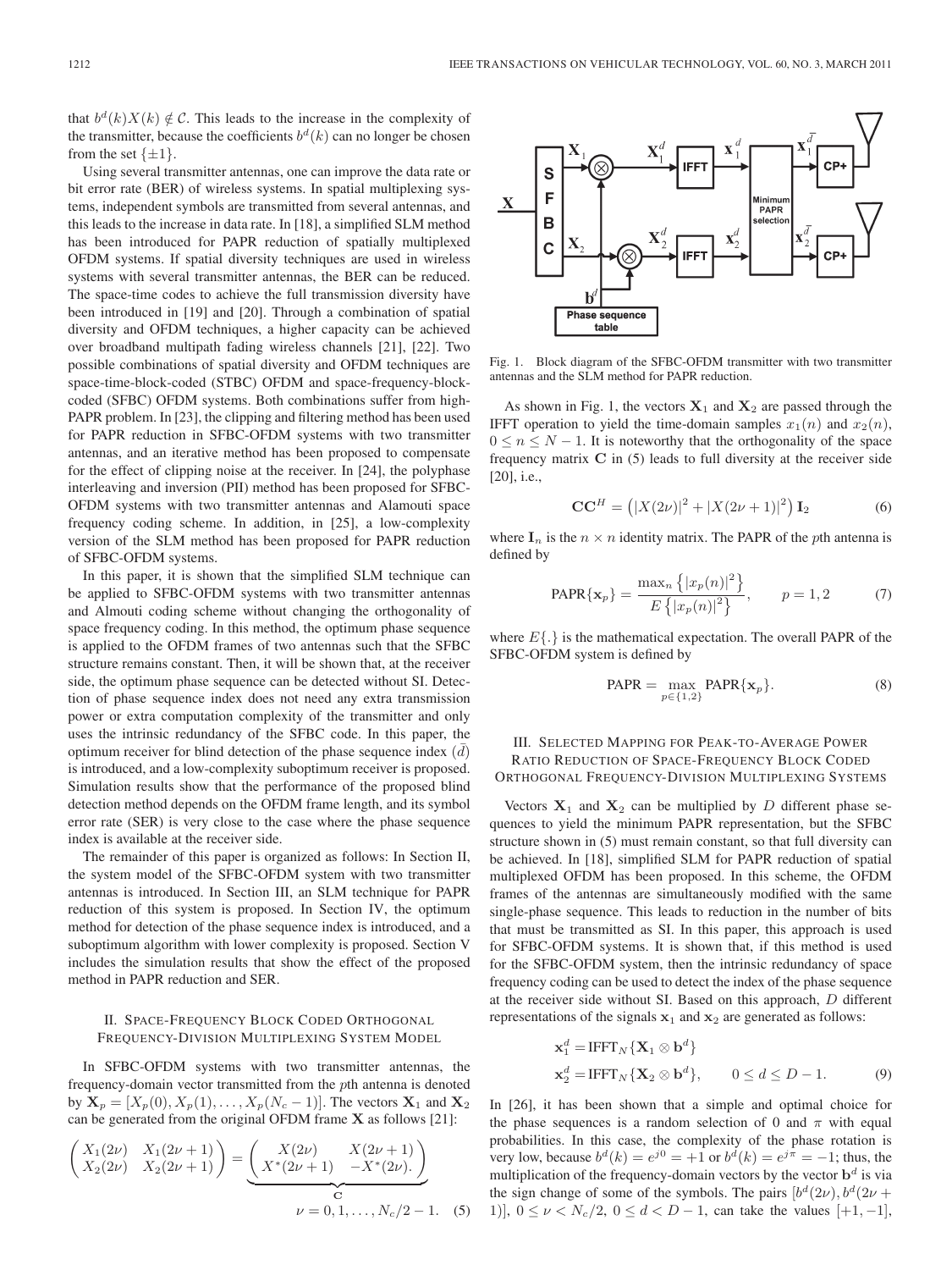$[-1, +1]$ ,  $[-1, -1]$ , and  $[+1, +1]$  with equal probabilities. After the multiplication of  $X_1$  and  $X_2$  by  $b^d$ , the matrix **C** in (5) is changed to

$$
\mathbf{C}^d = \begin{pmatrix} b^d (2\nu) X (2\nu) & b^d (2\nu + 1) X (2\nu + 1) \\ b^d (2\nu) X^* (2\nu + 1) & -b^d (2\nu + 1) X^* (2\nu). \end{pmatrix} .
$$
 (10)

It is noteworthy that matrix  $\mathbf{C}^d$  is also orthogonal, i.e.,

$$
\mathbf{C}^{d}(\mathbf{C}^{d})^{H} = (|X(2\nu)|^{2} + |X(2\nu + 1)|^{2}) \mathbf{I}_{2}.
$$
 (11)

By keeping the space frequency code orthogonal, full diversity can be achieved at the receiver side. It is shown in the next section that it is possible to detect the index of the optimum phase sequence  $(\bar{d})$  at the receiver without SI.

### IV. BLIND DETECTION OF  $\bar{d}$

At the receiver side, it is necessary to determine the index of the optimum phase sequence  $d$  to correctly detect the transmitted symbols  $X(k)$ ,  $0 \le k \le N_c - 1$ . After removing the cyclic prefix and applying FFT, the received vector  $\mathbf{Y} = [Y(0), Y(1), \dots, Y(N_c - 1)]^T$  can be described as follows:

$$
Y(k) = H_1(k)X_1^{\bar{d}}(k) + H_2(k)X_2^{\bar{d}}(k) + V(k), \qquad 0 \le k \le N_c - 1
$$
\n(12)

where  $H_p(k)$  and  $V(k)$  are the baseband equivalent coefficient of the channel between the pth transmitter antenna and the receiver antenna and the noise component at the kth subcarrier, respectively. The complex baseband noise is assumed to be white zero-mean Gaussian. It is assumed that the channel coefficients are known at the receiver side. Our goal is to determine  $\bar{d}$  from  $\{Y(k)\}_{k=0}^{N_c-1}$ . SFBC-OFDM systems are often used in the channels that are flat over several subcarriers. If the channel coefficients are assumed to be the same for two adjacent subcarriers  $(H_p(2\nu) = H_p(2\nu + 1), p = 1, 2, 0 \le \nu \le$  $N_c/2 - 1$ , then, from (5), (9), and (12), it can be seen that

$$
Y(2\nu) = H_1(2\nu)b^{\bar{d}}(2\nu)X(2\nu)
$$
  
+ H\_2(2\nu)b^{\bar{d}}(2\nu)X^\*(2\nu + 1) + V(2\nu)  

$$
Y(2\nu + 1) = H_1(2\nu)b^{\bar{d}}(2\nu + 1)X(2\nu + 1)
$$
  
- H\_2(2\nu)b^{\bar{d}}(2\nu + 1)X^\*(2\nu) + V(2\nu + 1). (13)

The maximum-likelihood (ML) detection for  $\bar{d}$  and **X** is (14), shown at the bottom of the page. The new variables  $Z^d(2\nu)$ ,  $Z^d(2\nu+1)$  and  $f^d(\nu)$  are defined by

$$
Z^{d}(2\nu) = b^{d}(2\nu)X(2\nu)
$$
  
\n
$$
Z^{d}(2\nu + 1) = b^{d}(2\nu)X(2\nu + 1)
$$
  
\n
$$
f^{d}(\nu) = \frac{b^{d}(2\nu + 1)}{b^{d}(2\nu)} = b^{d}(2\nu)b^{d}(2\nu + 1).
$$
 (15)

Based on these definitions, (13) can be rewritten as

$$
Y(2\nu) = H_1(2\nu)Z(2\nu) + H_2(2\nu)Z^*(2\nu + 1) + V(2\nu)
$$
  
\n
$$
Y(2\nu + 1) = H_1(2\nu)f^{\bar{d}}(\nu)Z(2\nu + 1) - H_2(2\nu)f^{\bar{d}}(\nu)Z^*(2\nu)
$$
  
\n
$$
+ V(2\nu + 1)
$$
\n(16)

and the ML detection can be modified as (17), shown at the bottom of the page.

The complexity of ML detection is on the order of  $DA^{N_c}$ , where A is the number of the constellation points  $[A = 16$  for 16-quadrature amplitude modulation (QAM)]. To reduce the complexity of this detection method, a suboptimum algorithm is proposed in this paper. In the first step of the proposed method, the vectors  $Z(2\nu)$ ,  $Z(2\nu +$ 1),  $f(2\nu)$  are independently detected for different  $\nu$ 's. The detected vector  $[\dot{Z}(2\nu), \dot{Z}(2\nu+1), \dot{f}(2\nu)]$  is given by

$$
\left[\dot{Z}(2\nu), \dot{Z}(2\nu+1), \dot{f}(\nu)\right] = \underset{\substack{\hat{f}(\nu) \in \{\pm 1\} \\ \hat{Z}(2\nu) \in \mathcal{C} \\ \hat{Z}(2\nu+1) \in \mathcal{C}}} {\underset{\hat{Z}(2\nu+1) \in \mathcal{C}}{\underset{\hat{Z}(2\nu+1) \in \mathcal{C}}{\underset{\hat{Z}(2\nu+1) \in \mathcal{C}}{\underset{\hat{Z}(2\nu+1) \in \hat{Y}}{\underset{\hat{Z}(2\nu+1) \in \hat{Y}}{\underset{\hat{Z}(2\nu+1) \in \hat{Y}}{\underset{\hat{Z}(2\nu+1) \in \hat{Y}}{\underset{\hat{Z}(2\nu+1) \in \hat{Y}}{\underset{\hat{Z}(2\nu+1) \in \hat{Y}}{\underset{\hat{Z}(2\nu+1) \in \hat{Y}}{\underset{\hat{Z}(2\nu+1) \in \hat{Y}}{\underset{\hat{Z}(2\nu+1) \in \hat{Y}}{\underset{\hat{Z}(2\nu+1) \in \hat{Y}}{\underset{\hat{Z}(2\nu+1) \in \hat{Y}}{\underset{\hat{Z}(2\nu+1) \in \hat{Y}}{\underset{\hat{Z}(2\nu+1) \in \hat{Y}}{\underset{\hat{Z}(2\nu+1) \in \hat{Y}}{\underset{\hat{Z}(2\nu+1) \in \hat{Y}}{\underset{\hat{Z}(2\nu+1) \in \hat{Y}}{\underset{\hat{Z}(2\nu+1) \in \hat{Y}}{\underset{\hat{Z}(2\nu+1) \in \hat{Y}}{\underset{\hat{Z}(2\nu+1) \in \hat{Y}}{\underset{\hat{Z}(2\nu+1) \in \hat{Y}}{\underset{\hat{Z}(2\nu+1) \in \hat{Y}}{\underset{\hat{Z}(2\nu+1) \in \hat{Y}}{\underset{\hat{Z}(2\nu+1) \in \hat{Y}}{\underset{\hat{Z}(2\nu+1) \in \hat{Y}}{\underset{\hat{Z}(2\nu+1) \in \hat{Y}}{\underset{\hat{Z}(2\nu+1) \in \hat{Y}}{\underset{\hat{Z}(2\nu+1) \in \hat{Y}}{\underset{\hat{Z}(2\nu+1) \in \hat{Y}}{\underset{\hat{Z}(2\nu+
$$

where

$$
M_{\nu}\left(Y(2\nu), Y(2\nu+1), \hat{Z}(2\nu), \hat{Z}(2\nu+1), \hat{f}(\nu)\right)
$$
  
= 
$$
\left|Y(2\nu) - H_1(2\nu)\hat{Z}(2\nu) - H_2(2\nu)\hat{Z}^*(2\nu+1)\right|^2
$$
  
+ 
$$
\left|Y(2\nu+1) - H_1(2\nu)\hat{f}(\nu)\hat{Z}(2\nu+1)\right|^2
$$
  
+ 
$$
H_2(2\nu)\hat{f}(\nu)\hat{Z}^*(2\nu)\right|^2.
$$
 (19)

It can easily be seen that

$$
M_{\nu} \left(Y(2\nu), Y(2\nu+1), \hat{Z}(2\nu), \hat{Z}(2\nu+1), \hat{f}(\nu)\right)
$$
  
=  $\left(|H_1(2\nu)|^2 + |H_2(2\nu)|^2 - 1\right) \left|\hat{Z}(2\nu)\right|^2$   
+  $\left|\hat{Z}(2\nu) - H_1(2\nu)Y^*(2\nu) + H_2^*(2\nu)\hat{f}(\nu)Y(2\nu+1)\right|^2$   
+  $\left(|H_1(2\nu)|^2 + |H_2(2\nu)|^2 - 1\right) \left|\hat{Z}(2\nu+1)\right|^2$   
+  $\left|\hat{Z}(2\nu+1) - H_2^*(2\nu)Y(2\nu) - H_1^*(2\nu)\hat{f}(\nu)Y(2\nu+1)\right|^2$ . (20)

$$
\left[d^{(ML)}, \mathbf{X}^{(ML)}\right] = \underset{\substack{0 \le d < D \\ \mathbf{X} \in \mathcal{C}^{N_c}}}{\arg \min} \sum_{\nu=0}^{\nu=N_c/2-1} \left\{ \left| Y(2\nu) - H_1(2\nu)b^{\hat{d}}(2\nu)\hat{X}(2\nu) - H_2(2\nu)b^{\hat{d}}(2\nu)\hat{X}^*(2\nu+1) \right|^2 \right. \\ \left. + \left| Y(2\nu+1) - H_1(2\nu)b^{\hat{d}}(2\nu+1)\hat{X}(2\nu+1) + H_2(2\nu)b^{\hat{d}}(2\nu+1)\hat{X}^*(2\nu) \right|^2 \right\} \tag{14}
$$

$$
\left[d^{(ML)}, \mathbf{X}^{(ML)}\right] = \underset{f^{\hat{d}}(\nu) = b^{\hat{d}}(2\nu)b^{\hat{d}}(2\nu+1)}{\arg\min} \sum_{\nu=0}^{\nu=N_c/2-1} \left\{ \left| Y(2\nu) - H_1(2\nu)\hat{Z}(2\nu) - H_2(2\nu)\hat{Z}^*(2\nu+1) \right|^2 + \left| Y(2\nu+1) - H_1(2\nu)f^{\hat{d}}(\nu)\hat{Z}(2\nu+1) + H_2(2\nu)f^{\hat{d}}(\nu)\hat{Z}^*(2\nu) \right|^2 \right\} \tag{17}
$$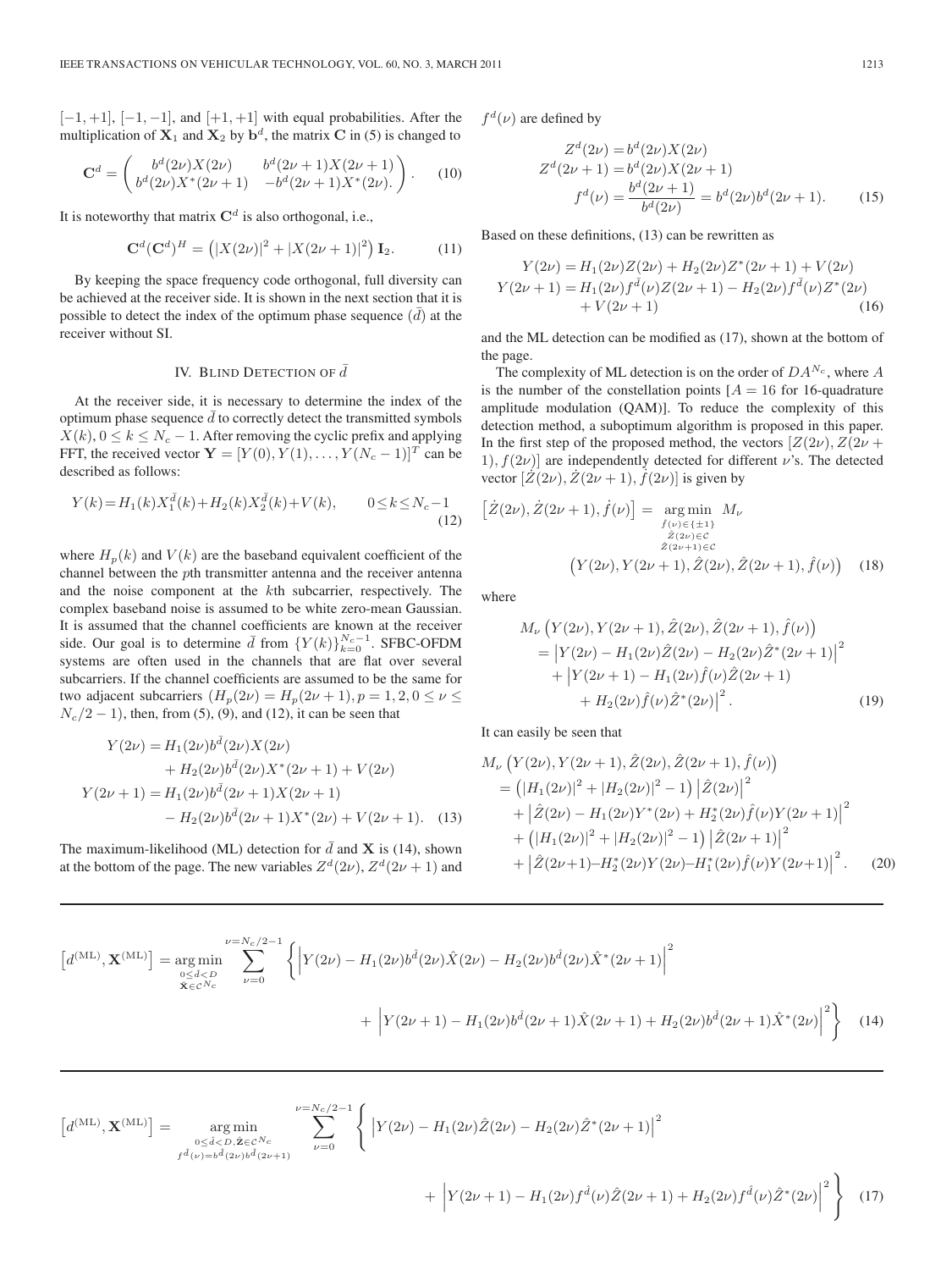The first two terms of the preceding equation depend on  $Z(2\nu)$ and  $f(\nu)$ , and the last two terms depend on  $\mathbb{Z}(2\nu + 1)$  and  $f(\nu)$ . To minimize  $M_{\nu}$  in (20),  $Z(2\nu)$  and  $Z(2\nu + 1)$  must be chosen as

$$
\dot{Z}(2\nu) = Q \left( \frac{H_1(2\nu)Y^*(2\nu) - H_2^*(2\nu)\hat{f}(\nu)Y(2\nu+1)}{|H_1(2\nu)|^2 + |H_2(2\nu)|^2} \right)
$$
\n
$$
\dot{Z}(2\nu+1) = Q \left( \frac{H_2^*(2\nu)Y(2\nu) + H_1^*(2\nu)\hat{f}(\nu)Y(2\nu+1)}{|H_1(2\nu)|^2 + |H_2(2\nu)|^2} \right)
$$
\n
$$
\frac{\left(H_2^*(2\nu)Y(2\nu) + H_1^*(2\nu)\hat{f}(\nu)Y(2\nu+1)\right)}{\left(G(2\nu+1)\right)} \tag{21}
$$

where  $Q(.)$  is the mapping to the nearest constellation point. The two equations in (21) depend on  $\hat{f}(\nu)$ ; thus,  $\dot{Z}^+(2\nu)$  and  $\dot{Z}^+(2\nu+1)$  are defined by inserting  $\hat{f}(\nu) = +1$ , and  $\hat{Z}^-(2\nu)$ , and  $\hat{Z}^-(2\nu+1)$  are defined by inserting  $\hat{f}(\nu) = -1$  in (21). It can easily be seen that, for the minimization of  $M_{\nu}$ , the parameter  $\dot{f}(\nu)$  must be chosen as

$$
\dot{f}(\nu) = \text{sign}\big(M_{\nu}\big(Y(2\nu), Y(2\nu+1), \dot{Z}^-(2\nu), \dot{Z}^-(2\nu+1), -1\big) - M_{\nu}\big(Y(2\nu), Y(2\nu+1), \dot{Z}^+(2\nu), \dot{Z}^+(2\nu+1), +1\big)\big) \tag{22}
$$

where  $sign(.)$  is the sign function. This is equivalent to

$$
\dot{f}(\nu) = \text{sign}\left( \left| \dot{Z}^{-}(2\nu) - \zeta^{-}(2\nu) \right|^{2} + \left| \dot{Z}^{-}(2\nu + 1) - \zeta^{-}(2\nu + 1) \right|^{2} - \left| \dot{Z}^{+}(2\nu) - \zeta^{+}(2\nu) \right|^{2} - \left| \dot{Z}^{+}(2\nu + 1) - \zeta^{+}(2\nu + 1) \right|^{2} \right)
$$
(23)

where  $\zeta(2\nu)$  and  $\zeta(2\nu+1)$  are defined in (21). After the detection of  $\dot{f}(\nu)$  for  $\nu = 0, 1, ..., N_c/2 - 1$ , the vector  $\dot{f} =$  $[f(0), f(1), \ldots, f(N_c/2-1)]^T$  is constructed. In the second step, this vector must be mapped to the closest sequence among  $f^d$ ,  $0 \leq$  $d \le D - 1$ , i.e.,

$$
\widetilde{d} = \underset{0 \le d \le D-1}{\arg \min} dist(\dot{\mathbf{f}}, \mathbf{f}^d)
$$
\n(24)

where  $dist(\mathbf{A}, \mathbf{B})$  is the Hamming distance between the vectors  $\mathbf{A}$ and **B**, and the vectors  $f^d$ ,  $d = 0, 1, \ldots, D - 1$  have been calculated and stored at the receiver as

$$
\mathbf{f}^{d} = \left[ f^{d}(0), f^{d}(1), \dots, f^{d}\left(\frac{N_{c}}{2} - 1\right) \right]^{T}
$$
  

$$
f^{d}(\nu) = b^{d}(2\nu)b^{d}(2\nu + 1).
$$
 (25)

Now, based on the definitions of (15), the detected symbols  $\widetilde{X}(k)$  can be derived as (26), shown at the bottom of the page.

The steps of the proposed algorithm for the blind detection of  $\bar{d}$  and the OFDM frame **X** can be summarized as

- Calculate  $\dot{Z}^+(2\nu), \dot{Z}^-(2\nu), \dot{Z}^+(2\nu+1),$  and  $\dot{Z}^-(2\nu+1)$  for  $\nu = 0, 1, \ldots, N_c/2 - 1$  using (21).
- Evaluate  $\dot{f}(\nu)$ ,  $\nu = 0, 1, ..., N_c/2 1$ , using (22), and construct the vector  $\dot{f}$ .
- Determine  $d$  using (24).
- Determine the transmitted symbols  $\{\widetilde{X}(k)\}_{k=0}^{k=N_c-1}$ using (26).

It is noteworthy that, in the proposed method, the complexities of FFT operation, channel estimation, and synchronization do not change, and only the SFBC decoding is done twice: once for the calculation of the  $Z^+(k)$  and the another for that of  $Z^-(k)$ . To calculate FFT with length  $Nc$ ,  $3N_c \log_2(N_c)$  real additions (RAs) and  $2N_c \log_2(N_c)$  real multiplications (RMs) are required [27]. Based on (21), the SFBC decoder for every  $\nu$  requires 26 RAs and 32 RMs. Thus, the SFBC decoding for all the subcarriers needs  $13N_c$  RAs and  $16N_c$  RMs. Therefore, the additional complexity at the receiver can be calculated as

Percentage of additional RAs(
$$
\%
$$
) =  $\frac{\text{SFBC RAs}}{\text{SFBC RAs} + \text{FFT RAs}}$   
=  $\frac{13}{13 + 3 \log_2(N_c)} \times 100\%$   
Percentage of additional RMs( $\%$ ) =  $\frac{\text{SFBC RMs}}{\text{SFBC RMs} + \text{FFT RMs}}$   
=  $\frac{16}{16 + 2 \log_2(N_c)} \times 100\%$ . (27)

For example, for  $N_c = 512, 35\%$  RAs and 50% RMs are added to the receiver. If the complexity of channel estimation and synchronization algorithms are taken into account, the denominators in (27) are increased, and the additional complexity percentage of the receiver is reduced.

#### V. SIMULATION RESULTS

The performance of the proposed method has been evaluated for two different OFDM frame lengths  $N_c = 128$  and  $N_c = 512$ . The symbols  $X(k)$  are chosen from the 16-QAM constellations.

#### *A. Performance in PAPR Reduction*

The performance of the proposed method in PAPR reduction is evaluated by the complementary cumulative density function (CCDF) of the PAPR, which is defined as

$$
CCDF(PAPR0) = Pr{PAPR \geq PAPR0}
$$
 (28)

$$
\left(\tilde{X}(2\nu), \tilde{X}(2\nu+1)\right) = \begin{cases}\n\left(\dot{Z}^+(2\nu), \dot{Z}^+(2\nu+1)\right) & \text{if } b\tilde{d}(2\nu) = +1, f\tilde{d}(\nu) = +1 \\
\left(-\dot{Z}^+(2\nu), -\dot{Z}^+(2\nu+1)\right) & \text{if } b\tilde{d}(2\nu) = -1, f\tilde{d}(\nu) = +1 \\
\left(\dot{Z}^-(2\nu), \dot{Z}^-(2\nu+1)\right) & \text{if } b\tilde{d}(2\nu) = +1, f\tilde{d}(\nu) = -1 \\
\left(-\dot{Z}^-(2\nu), -\dot{Z}^-(2\nu+1)\right) & \text{if } b\tilde{d}(2\nu) = -1, f\tilde{d}(\nu) = -1\n\end{cases}
$$
\n(26)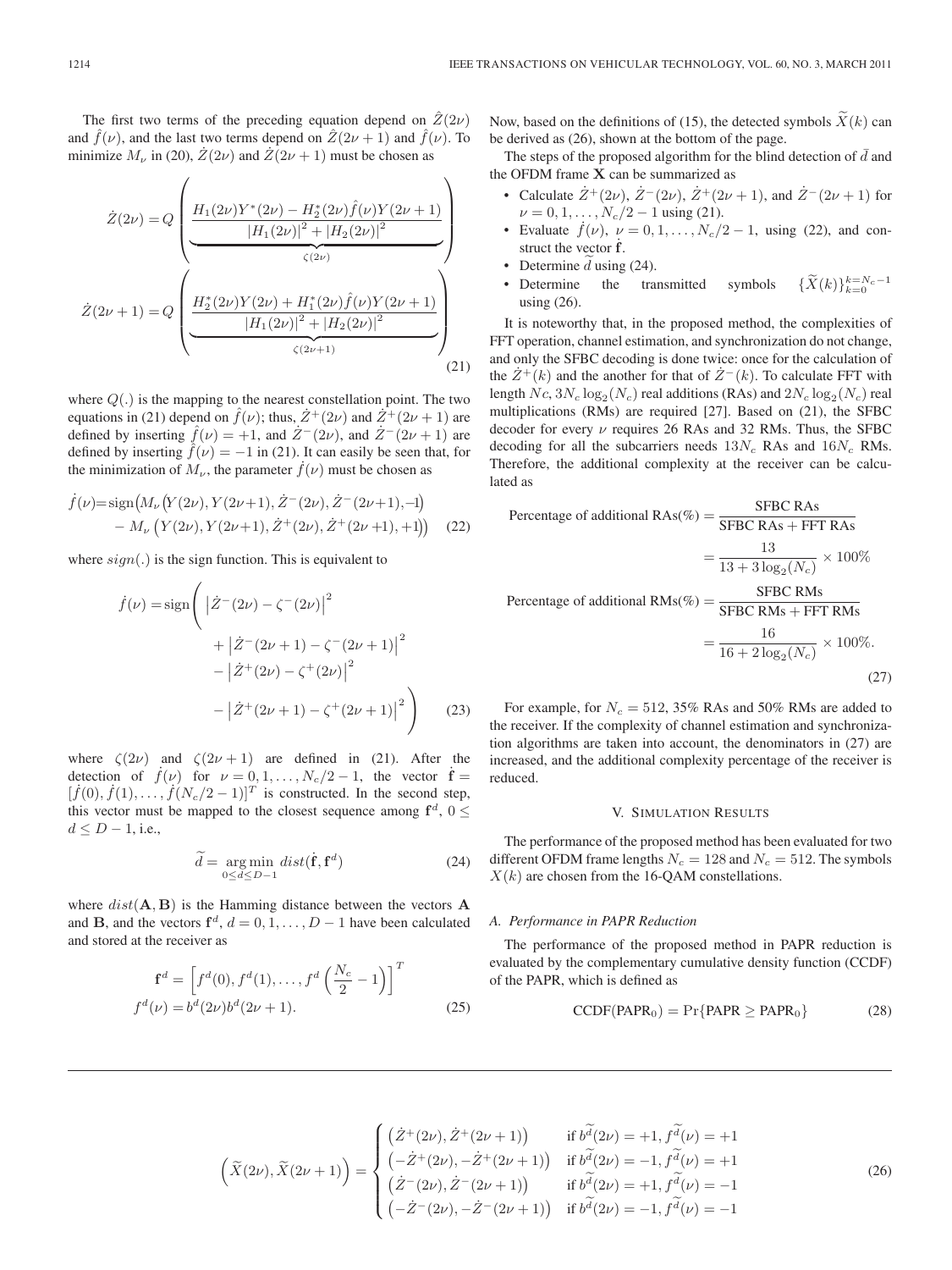

Fig. 2. PAPR reduction performance of the ordinary SLM, simplified SLM, PII, and clipping and filtering methods for the SFBC-OFDM system with two transmitter antennas and  $N_c = 128$  for different values of D.



Fig. 3. PAPR reduction performance of the ordinary SLM, simplified SLM, PII, and clipping and filtering methods for the SFBC-OFDM system with two transmitter antennas and  $N_c = 512$  for different values of D.

where  $Pr{A}$  is the probability of the event A. To find the peak values and to estimate the PAPR of the analog signal, the oversampling ratio of 4 has been used. To estimate the CCDF of the PAPR,  $10^6$  OFDM frames have been generated in a Monte Carlo simulation. In this section, nonblind ordinary SLM and PII methods [24] have also been simulated. In the ordinary SLM method, the frame  $X(k)$  is multiplied by the sequences  $\mathbf{b}^d$  before the SFBC encoder. In the PII method, the frame  $X(k)$  is partitioned into D subblocks called polyphases. Then, the even and odd elements of each subblock are interleaved, and their signs are inverted such that the PAPR is minimized. Figs. 2 and 3 show the performances of the proposed method for  $N_c = 128$  and  $N_c = 512$ , respectively. As can be seen from Fig. 2, at the probability of 10<sup>−</sup><sup>5</sup>, the simplified SLM method reduces the PAPR by 2.6 and 3.7 dB for  $D = 4$  and 16, respectively. As can be seen, the performance of the simplified SLM is very close to that of the PII and ordinary SLM methods (for  $D = 4$  even its performance is better than that of the PII method). For  $N_c = 512$ , the application of the simplified SLM method leads to PAPR reductions of 2.5 and 3.5 dB for  $D = 4$  and 16, respectively. In this case, the performance degradation in comparison with PII and ordinary SLM methods is less than 0.3 dB (for  $D = 4$ , the simplified SLM method outperforms the PII method). In Figs. 2 and 3, the performance of the clipping and filtering

#### *B. SER Performance*

To evaluate the SER performance, a five-tap frequencyselective channel with impulse response of  $h_p(t) = \sum_{l=1}^{L=5} L_l$  $h_p(l)\delta(t - \Delta(l))$  is assumed between the pth transmitter antenna and the receiver antenna [17]. The tap delays  $\Delta(l)$  are  $[0, 0.0025, 0.005, 0.01, 0.01, 0.015, 0.025] \times T$ , and the average path gains  $10 \log E\{|h_p(l)|^2\}$  are  $[0, -4, -8, -16, -24, -39]$  dB, where T is the OFDM symbol duration. The error probabilities  $\dot{P}$ ,  $P(d|\bar{d})$ , and  $\widetilde{P}$  are defined by

$$
\dot{P} = \Pr \{ \dot{f}(\nu) \neq f^{\bar{d}}(\nu) \}
$$

$$
\widetilde{P}(d|\bar{d}) = \Pr \{ \widetilde{d} = d|\bar{d} \}
$$

$$
\widetilde{P} = \Pr \{ \widetilde{d} \neq \bar{d} \}.
$$
(29)

It is clear that

$$
\widetilde{P} = \sum_{\bar{d}=0}^{\bar{d}=D-1} \Pr{\{\tilde{d} \neq \bar{d} | \bar{d}\}} \Pr{\{\bar{d}\}}
$$
\n
$$
= \frac{1}{D} \sum_{\bar{d}=0}^{\bar{d}=D-1} \sum_{d=0, d \neq \bar{d}}^{D-1} \widetilde{P}(d|\bar{d})
$$
\n
$$
= \frac{1}{D} \sum_{\bar{d}=0}^{\bar{d}=D-1} \sum_{d=0, d \neq \bar{d}}^{D-1} (\dot{P})^{dist(\mathbf{f}^d, \mathbf{f}^{\bar{d}})}.
$$
\n(30)

Thus, the probability of error detection of  $d$  depends on the Hamming distance of the sequences  $f^d$ ,  $0 \le d \le D - 1$ . If these vectors are randomly generated as described in Section III, then the Hamming distance of the sequences increases when the OFDM frame length is increased; hence, the detection error is reduced.

Fig. 4 shows the SER versus signal-to-noise ratio (SNR) for  $N_c =$ 128 and  $D = 16$  for the case when we have perfect SI at the receiver and when the sequence index is detected based on the proposed method. As can be seen from this figure, for SNRs higher than 14 dB, there is no loss due to error detection of  $\overline{d}$ . In addition, in this figure, the SER of a single-antenna OFDM system has been plotted. The slope of a two-antenna system at high SNRs is twice that of single-antenna system. This is due to full diversity of space frequency coding. In addition, the SER of the clipped and filtered space-frequency-coded system proposed in [23] has been plotted. As it is apparent, while the clipping and filtering method effectively reduces the PAPR, SER performance is however degraded at the receiver. In [23], a complex iterative algorithm has been proposed to compensate for the clipping effect at the receiver side. Fig. 5 shows the same plots for  $N_c = 512$ . As can be seen from these figures, for SNR values higher than 10 dB, there is no loss due to error detection of  $d$ .

#### VI. CONCLUSION

In this paper, it has been shown that the simplified method that has been previously proposed for spatially multiplexed OFDM systems is suitable for PAPR reduction of SFBC-OFDM systems. In fact, the simplified SLM does not change the orthogonality of space frequency codes. In this method, the same phase sequence is concurrently applied